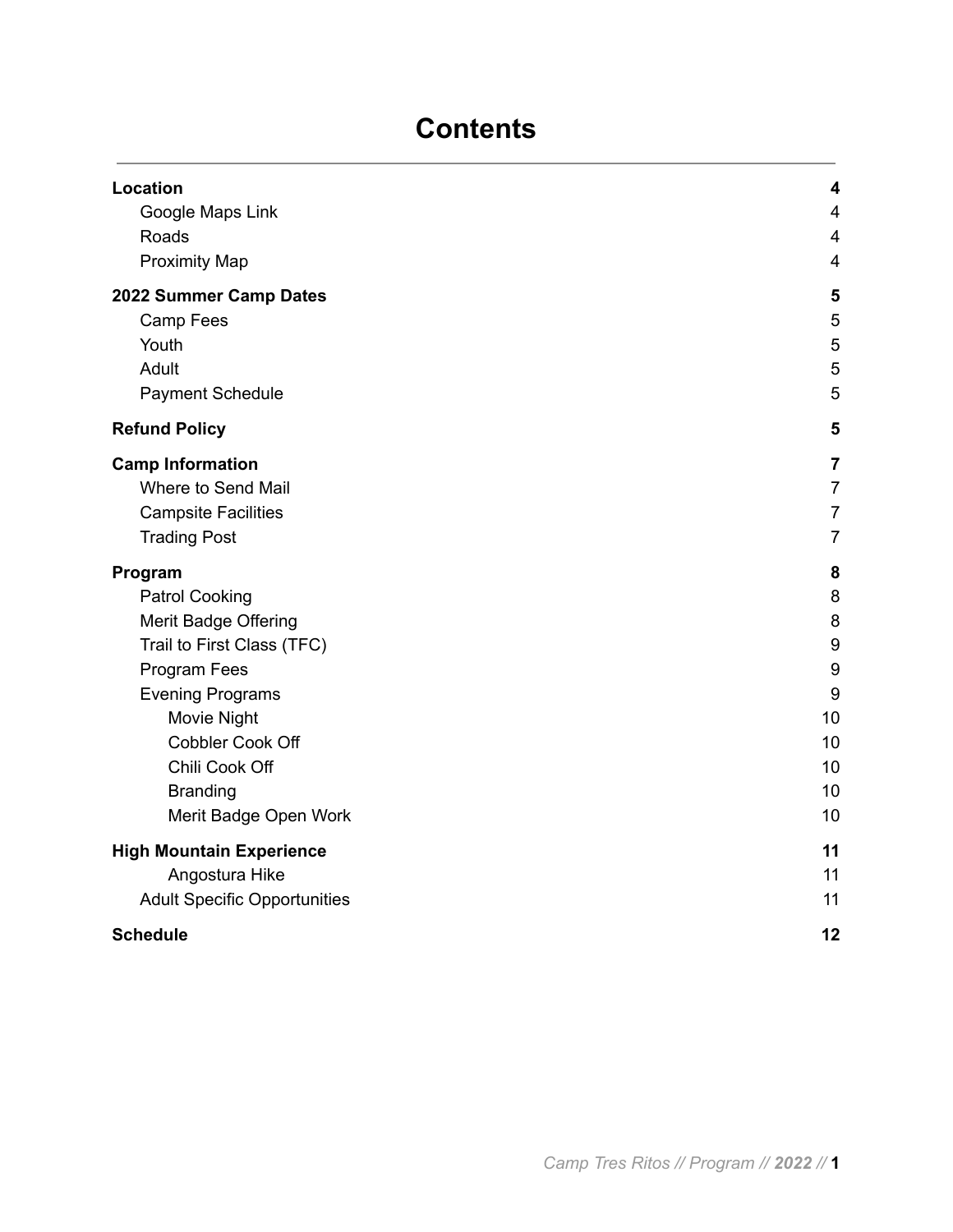

*Located in the Sangre De Cristo Mountains of New Mexico, Camp Tres Ritos of ers a terrific high-altitude mountain camping experience, access to some of the finest hiking locations and some of the most spectacular scenery in the country. In true mountain camp fashion, Camp Tres Ritos of ers patrol style cooking and merit badge classes that take place in the stunning outdoors. Campers will have the opportunity on Wednesday to take a break from merit badge course work and participate in hikes and special classes that may include cooking, survival skills, and all things cast iron. This unique week long, mountain experience is a chance to get outdoors. Come cool down from the summer heat in the Mountains of New Mexico*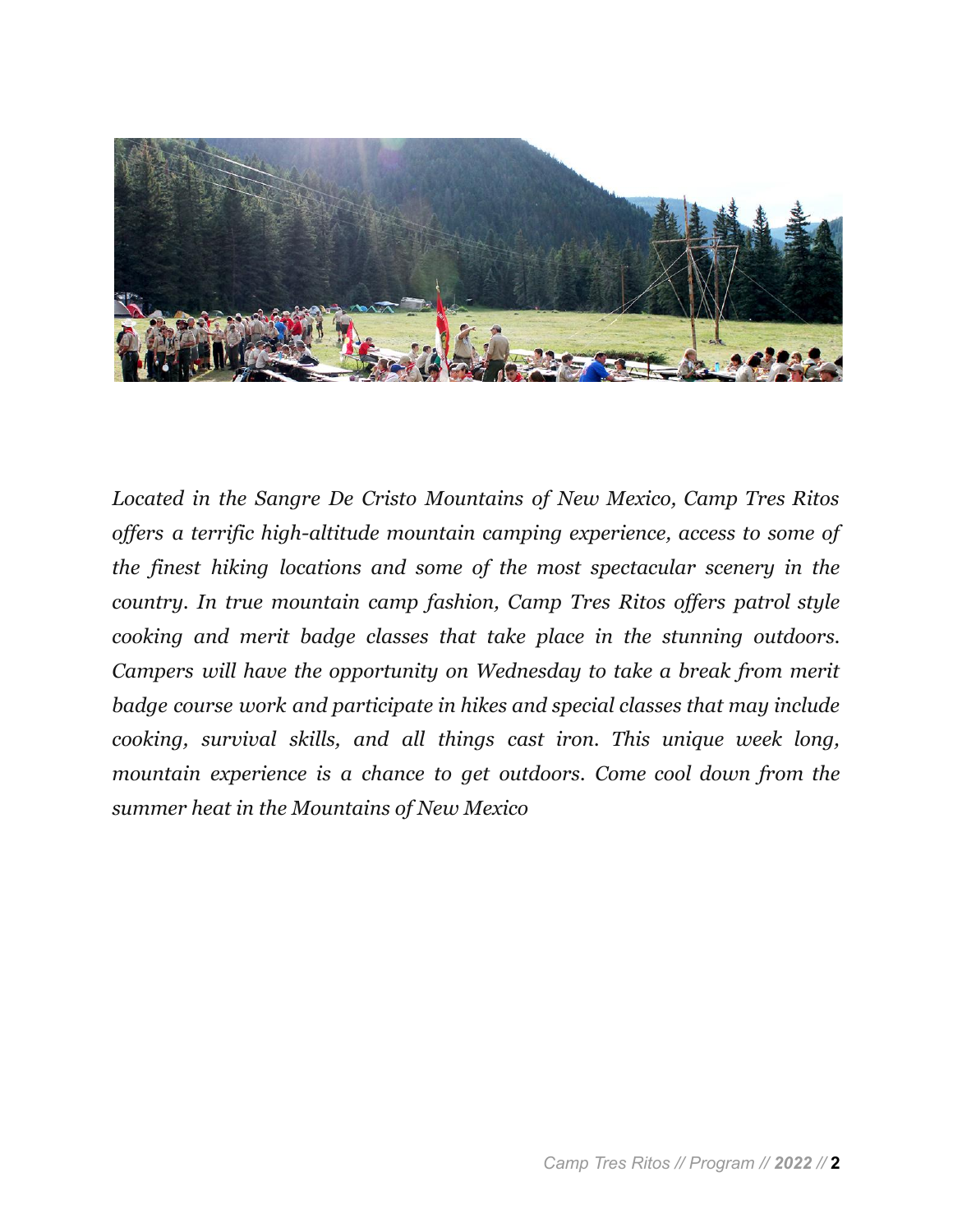# <span id="page-2-0"></span>**Location**

Camp Tres Ritos is located in the Sangre De Cristo Mountains of New Mexico. You will be 2 hours from Philmont, 45 minutes from Taos, and 9000 feet above sea level. Our location offers access to some of the finest hiking locations and some of the most spectacular scenery in the country.

#### <span id="page-2-1"></span>*Google Maps Link*

<span id="page-2-2"></span>Click [here](https://goo.gl/maps/6bArCpeXMtWqn8BRA) to view camp in google maps and get directions from your hometown!

#### *Roads*

99% of roads leading to camp are state or interstate highways. The final ¼ mile is a forest road. This road is typically well maintained by the forest service, but can be rough.

### <span id="page-2-3"></span>*Proximity Map*

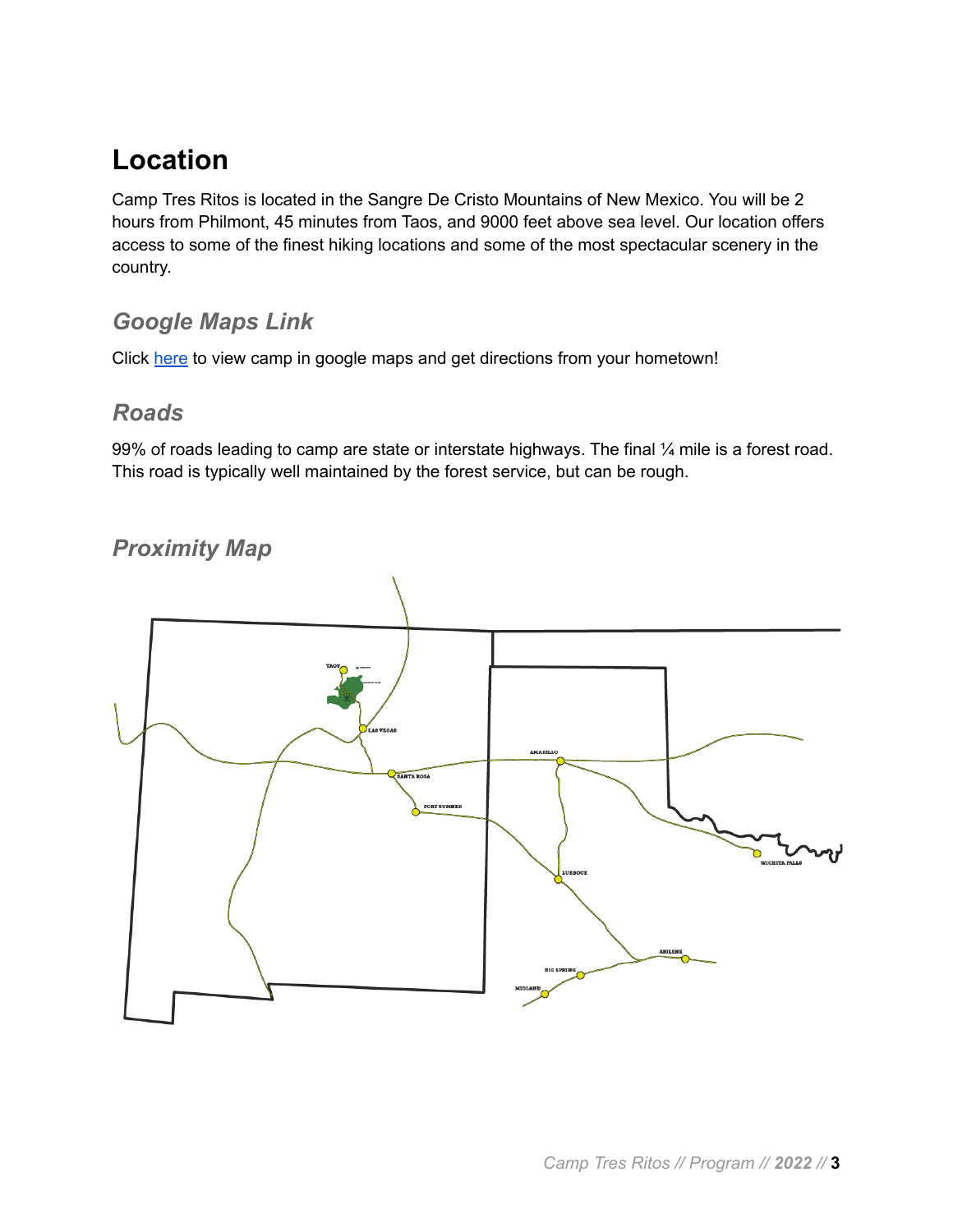## <span id="page-3-0"></span>**2022 Summer Camp Dates**

| Week 1 | July 10 - 16, 2022 |
|--------|--------------------|
| Week 2 | July 17 - 23, 2022 |

#### <span id="page-3-1"></span>*Camp Fees*

We want everyone to be able to come to camp, so we have kept our rates low again for 2022. Register for camp before December 1, 2022 for best pricing. After December 1st the price for camp will increase, but don't let that change your mind register today!

#### <span id="page-3-2"></span>*Youth*

| Early Bird | \$285 |
|------------|-------|
| Regular    | \$300 |

<span id="page-3-3"></span>*Adult*

| First Two adults | \$0   |
|------------------|-------|
| Regular          | \$150 |

### <span id="page-3-4"></span>*Payment Schedule*

<span id="page-3-5"></span>

| <b>Deposit</b>  | <b>Half-Down</b> | <b>Final Payment</b> |
|-----------------|------------------|----------------------|
| January 1, 2022 | April 1, 2022    | June 1, 2022         |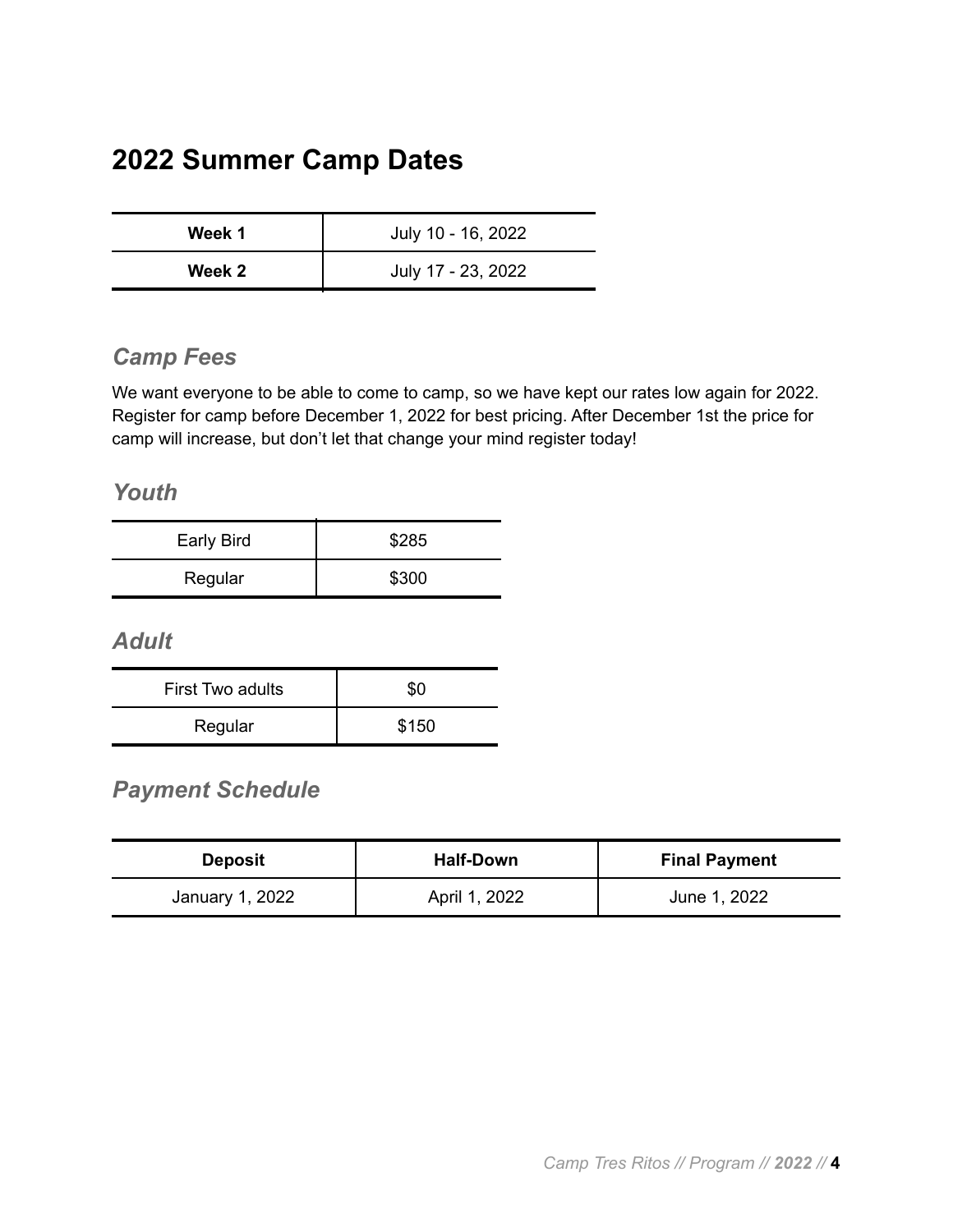# **Refund Policy**

An initial deposit of \$150.00 *per Troop* (\$50 for Lone Scouts and Scouters) is non-refundable and will be applied toward the total camp fees accrued by the unit. Refunds are issued due to accident, illness, death in the immediate family or family relocation. "No Shows" will not receive a refund.

Refunds will **NOT** be available **after the July 1st** due date for units or individuals unable to attend camp.

Please contact Scout Executive, Nathan Baie at Nathan.baie@scouting.org if you have any questions about refunds.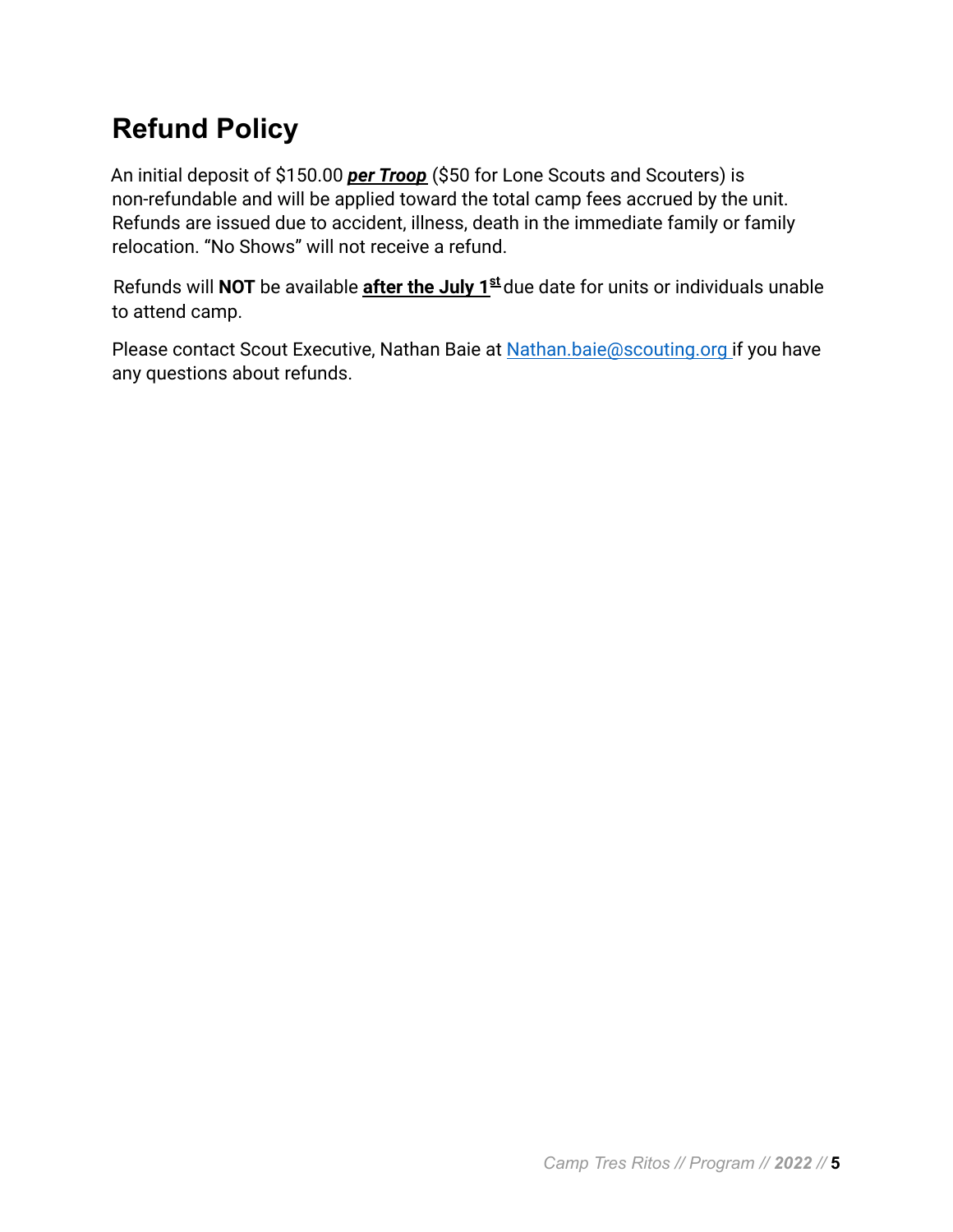## <span id="page-5-0"></span>**Camp Information**

#### <span id="page-5-1"></span>*Where to Send Mail*

The following address can be used to send mail to campers while at Tres Ritos. Sometimes it is nice to have a quick letter from home. Mail can take a few days to get to camp, so make sure letters are sent far enough in advance to get to your camper. Use your Scout's name and unit number when sending.

> Camp Tres Ritos/Boy Scouts of America ATTN: *Scout's Name* (*Unit Number*) HCR Box 39 Vadito, NM 87579

#### <span id="page-5-2"></span>*Campsite Facilities*

Units will need to bring their own tents for lodging at camp, as well as any dining fly or shelter in their campsite. Each site has access to a private, single user vault toilet for the unit's use, and a water spigot for the unit to use for cooking and cleaning. Tents and shelters are not provided by the camp. Units must bring all tents and shelters for campsite use during the week.

#### <span id="page-5-3"></span>*Trading Post*

The Trading Post will have a fully stocked inventory of great camp merchandise. We will carry items including cold drinks, bottled water, candy, scouting items, t-shirts, merit badge books, and other grooming and hygiene items. It is recommended for Scouts to bring about \$50-100 for the Trading Post. (Credit/Debit cards are accepted)

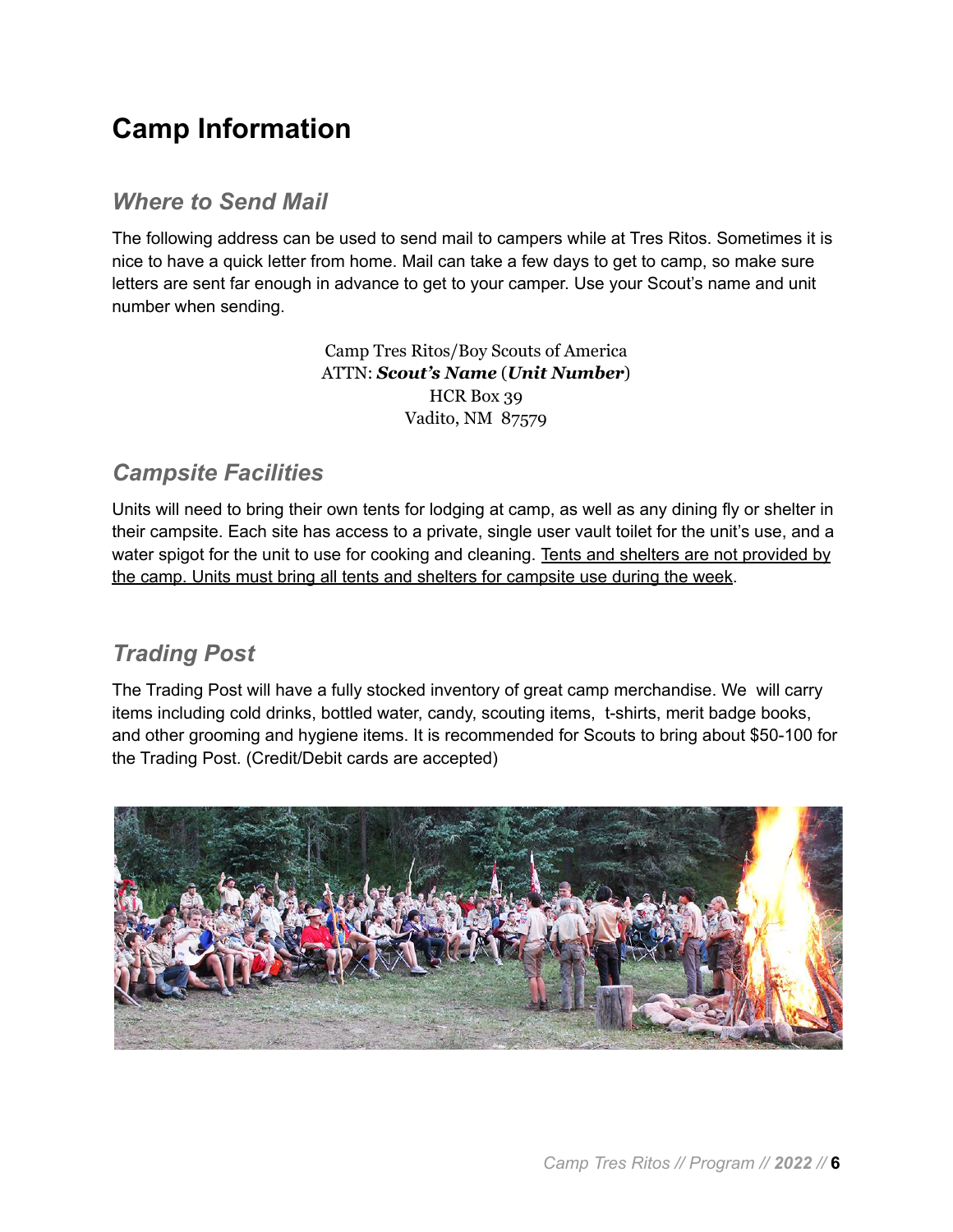## <span id="page-6-0"></span>**Program**

## <span id="page-6-1"></span>*Patrol Cooking*

Bust out the spices and season the cast iron, Tres Ritos is 100% patrol cooking! We distribute food at meal time and your unit prepares everything in your campsite! Staff will join you units for meals at Lunch and Dinner. Patrol cooking presents an excellent opportunity for Scouts to learn and flex their cooking skills and understand how to work together as a team.

## <span id="page-6-2"></span>*Merit Badge Offering<sup>1</sup>*

All the classics with a few extras thrown in! Tres Ritos offers Eagle required and non-required badges that can start or continue and Scout's journey to the rank of Eagle!

| Areas                                | <b>Merit Badge</b>            |
|--------------------------------------|-------------------------------|
|                                      | Pioneering                    |
|                                      | Wilderness Survival           |
|                                      | <b>Camping</b>                |
|                                      | <b>Emergency Preparedness</b> |
| <b>ScoutCraft</b>                    | Search and Rescue             |
|                                      | Nature                        |
|                                      | Astronomy                     |
|                                      | Geology                       |
|                                      | <b>Fly Fishing</b>            |
| <b>Nature</b>                        | <b>Environmental Science</b>  |
|                                      | Pottery                       |
|                                      | Basketry                      |
|                                      | Wood Carving                  |
| <b>HandiCraft</b>                    | Leatherwork                   |
|                                      | Signs, Signals, and Codes     |
|                                      | <b>Personal Fitness</b>       |
|                                      | <b>First Aid</b>              |
| <b>Communications Communications</b> |                               |

<sup>1</sup> Merit badge maximum is 12 scouts per session. First come first serve, so sign-up early!!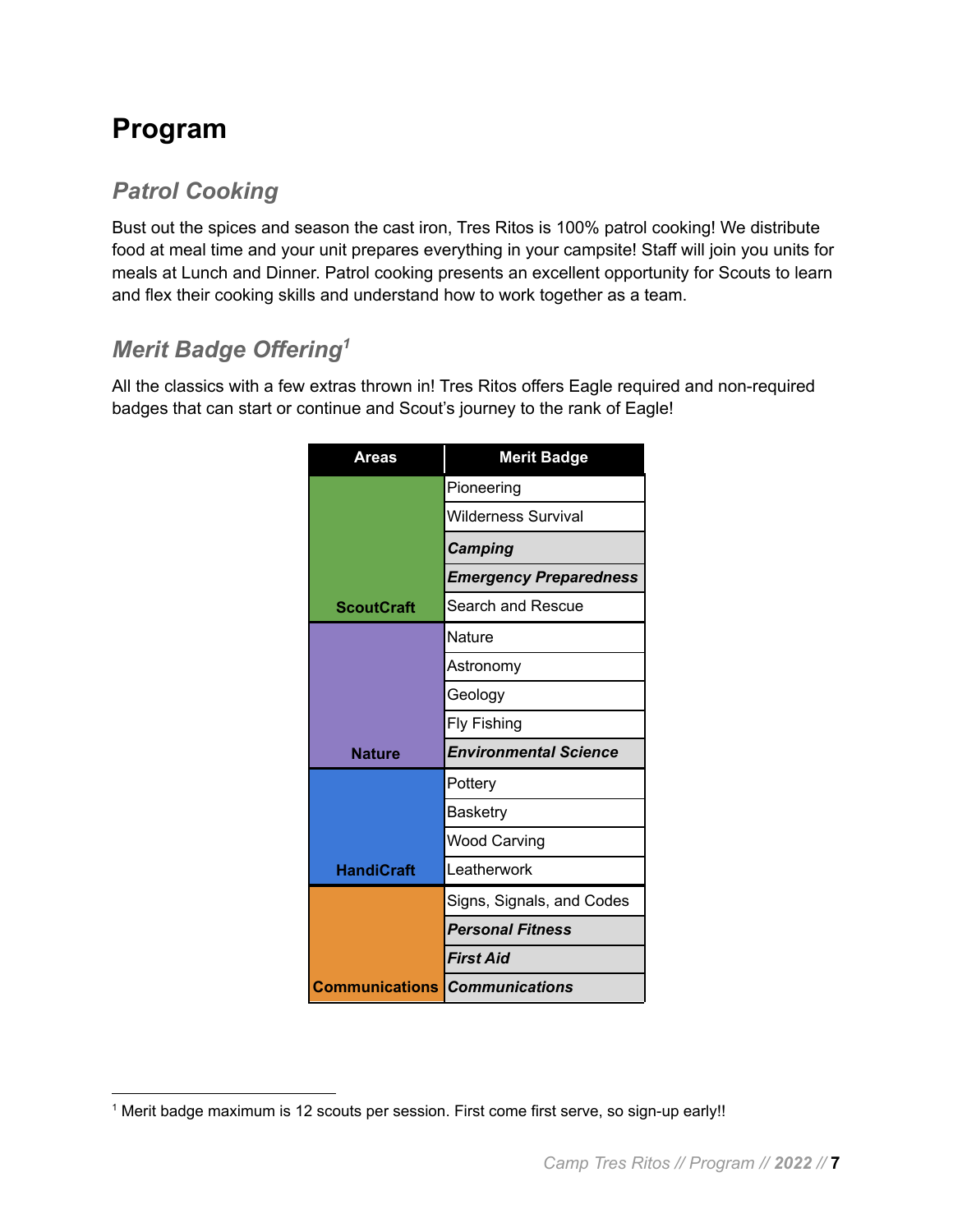### <span id="page-7-0"></span>*Trail to First Class (TFC)*

Camp Tres Ritos offers a robust Trail to First Class program. We combine a morning session of TFC specific skills, with the option to enroll in two additional Eagle required badges in the afternoon. It is possible for Scouts to come away with skills required for First Class, and their first two Eagle required merit badges. Scouts will also earn their Totin' Chip, and Firem'n Chit as part of Trail to First Class.

#### <span id="page-7-1"></span>*Program Fees*

Some merit badges have additional fees for required materials. These materials are available at camp from the Trading Post. . These merit badges would include:

- Pioneering \$5
- Basketry \$15
- Leatherwork \$15
- Woodcarving \$20
- Scouts participating in Fly Fishing may be required to purchase a New Mexico fishing license<sup>2</sup>

#### <span id="page-7-2"></span>*Evening Programs*

Our evening programs are designed to give each participant a flexible time to enjoy camp and engage in unit and camp activities. The trading post will always be open in the evenings, stocked with all kinds of items for Scouts and Scouters to purchase.

| <b>Week Day</b> | Program                 |
|-----------------|-------------------------|
| Monday          | <b>Staff Hunt</b>       |
| Tuesday         | <b>Cobbler Cook-Off</b> |
| Wednesday       | Movie Night             |
| Thursday        | Chili Cook-Off          |
| Friday          | <b>Closing Campfire</b> |

<sup>&</sup>lt;sup>2</sup> Tres Ritos is located in a National Forest and we must comply with all national and local rules and regulations regarding fish and wildlife management. More information can be provided when you register for camp.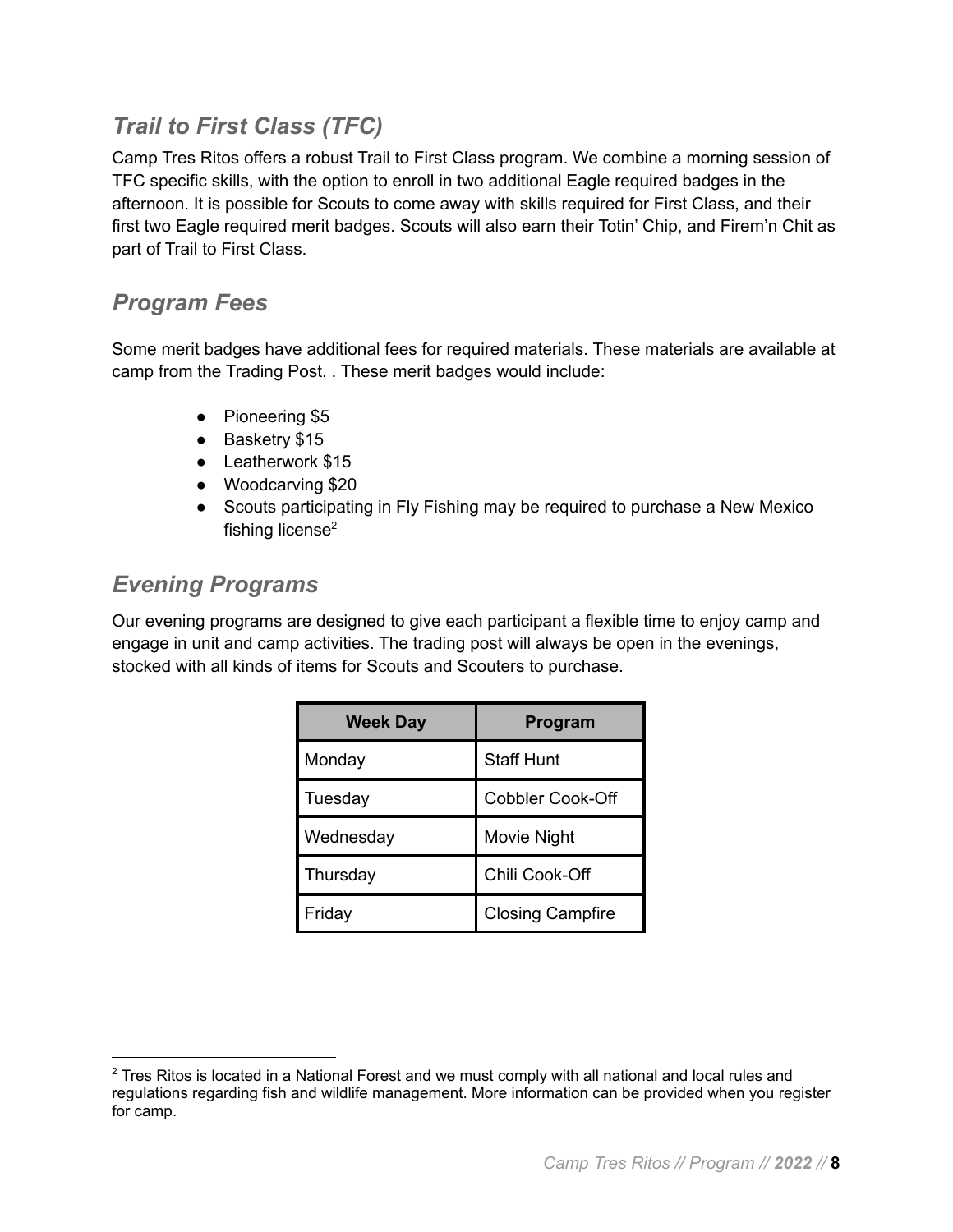#### *Staff Hunt*

Track 'em down! Each staff member is worth a specified number of points. Find the staff member, and earn those points...but there is a catch. Each staffer is armed with a question or riddle that must be solved before points are awarded. The trick is to carry your Scout Handbook at all times.

#### <span id="page-8-0"></span>*Movie Night*

Enjoy watching a movie outdoors while under the mountain stars. Drinks, popcorn, and candy from the Trading Post will complete the movie experience.

#### <span id="page-8-1"></span>*Cobbler Cook Off*

Show off your cast iron chef! Enter one cobbler per patrol in the Annual Tres Ritos Cobbler Cook-Off. Adult entries will be classified as such and judged separately. Cobbler cook off will be held in the evening.

#### <span id="page-8-2"></span>*Chili Cook Off*

Beans or No Beans? You decide in the Annual Tres Ritos Chili Cook Off. Each unit can enter one youth and adult cobbler in the Annual Tres Ritos Chili Cook-Off. Adult entries will be classified as such and judged separately. Chili Cook-Off will be held in the evening.

### <span id="page-8-3"></span>*Branding<sup>3</sup>*

The TR brand is known far and wide across Texas, New Mexico, and Oklahoma. Show your friends that you visited beautiful Camp Tres Ritos by having your items branded.

#### <span id="page-8-4"></span>*Merit Badge Open Work*

Some badges require some additional work time, such as Fly Fishing. Time is available in the evenings to visit with instructors and complete requirements.



<sup>&</sup>lt;sup>3</sup> Branding is only suitable for certain resilient materials. We do not recommend branding anything thin, meltable, or living.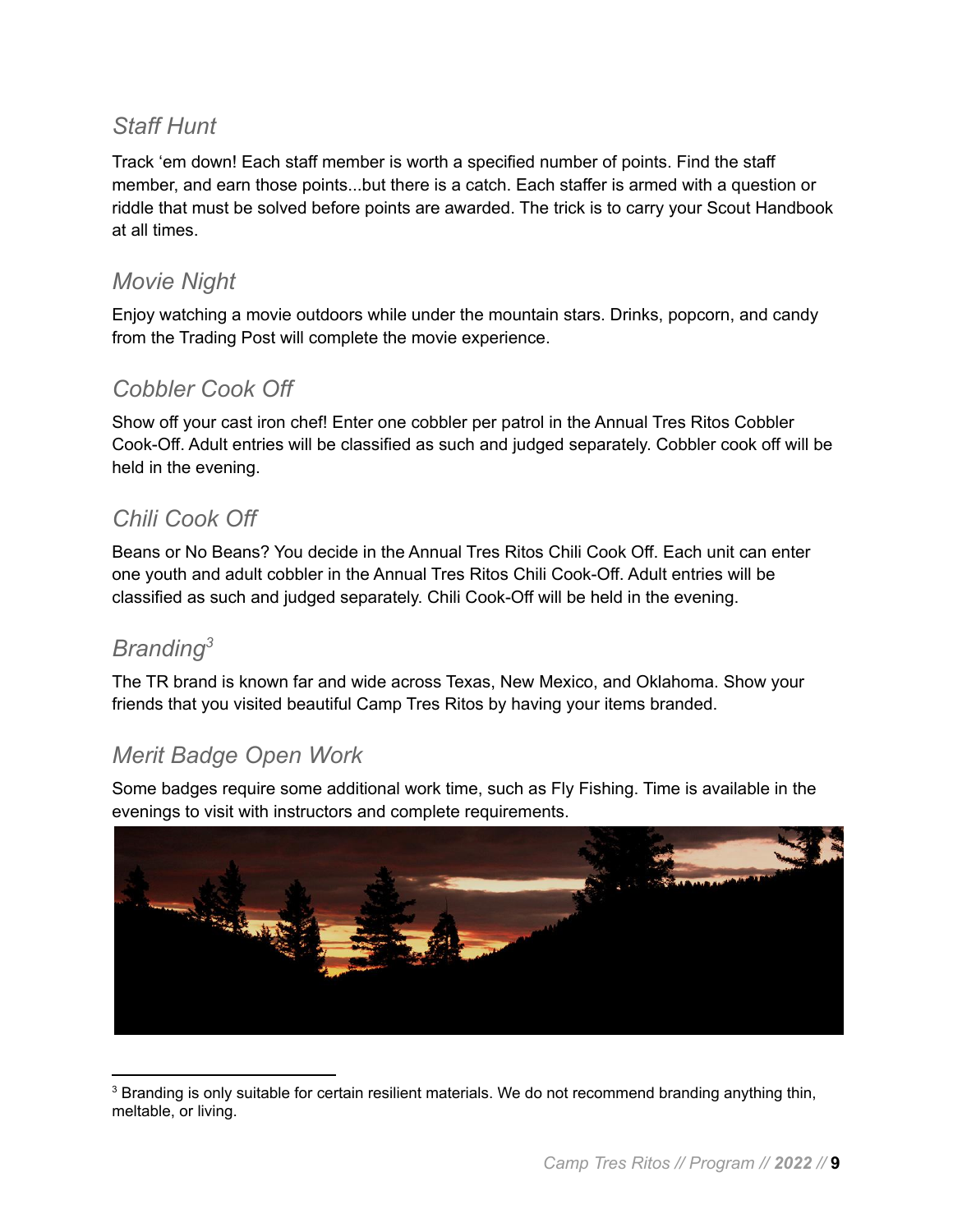# <span id="page-9-0"></span>**High Mountain Experience**

At Tres Ritos, we take a break from merit badge classes on Wednesday. Scouts have the opportunity to go on a back-country hike, enjoy camp, or sharpen their outdoor skills! Our hiking options include:

### <span id="page-9-1"></span>*Angostura Hike*

A 5 mile hike from Camp Tres Ritos to the Angostura Meadow. They will hike up to the meadow with a prepared sack lunch to eat lunch at the meadow while enjoying the beautiful views Traces of wildlife and plantlife are commonly seen along the trail. The hike will have short breaks taken along the journey up to the meadow to rest up as well as take great photos to remember the journey years later.

#### *Jicarita Hike*

A 14 mile hike in backwoods of the Carson National Forest and Pecos Wilderness. Campers will be transported to the Serpent Lake Trailhead parking lot just south of Tres Ritos. Once at the parking lot hikers will unload and the start the long journey up to the dividing ridge between the Carson National Forest and the Pecos Wilderness. At the divide hikers can continue the trail up to the peak of Jicarita while looking at loving views of the surrounding mountains and scenery for miles.

# <span id="page-9-2"></span>*Adult Specific Opportunities*

Adults get to have fun too! We have a few adult specific activities planned to keep all of our fine unit leaders engaged.

- Scoutmaster Coffee Daily!
- DIsc Golf
- Ice cream social
- Yard Games
- Quiet time in your campsite, enjoying the great outdoors at 9,000 feet!